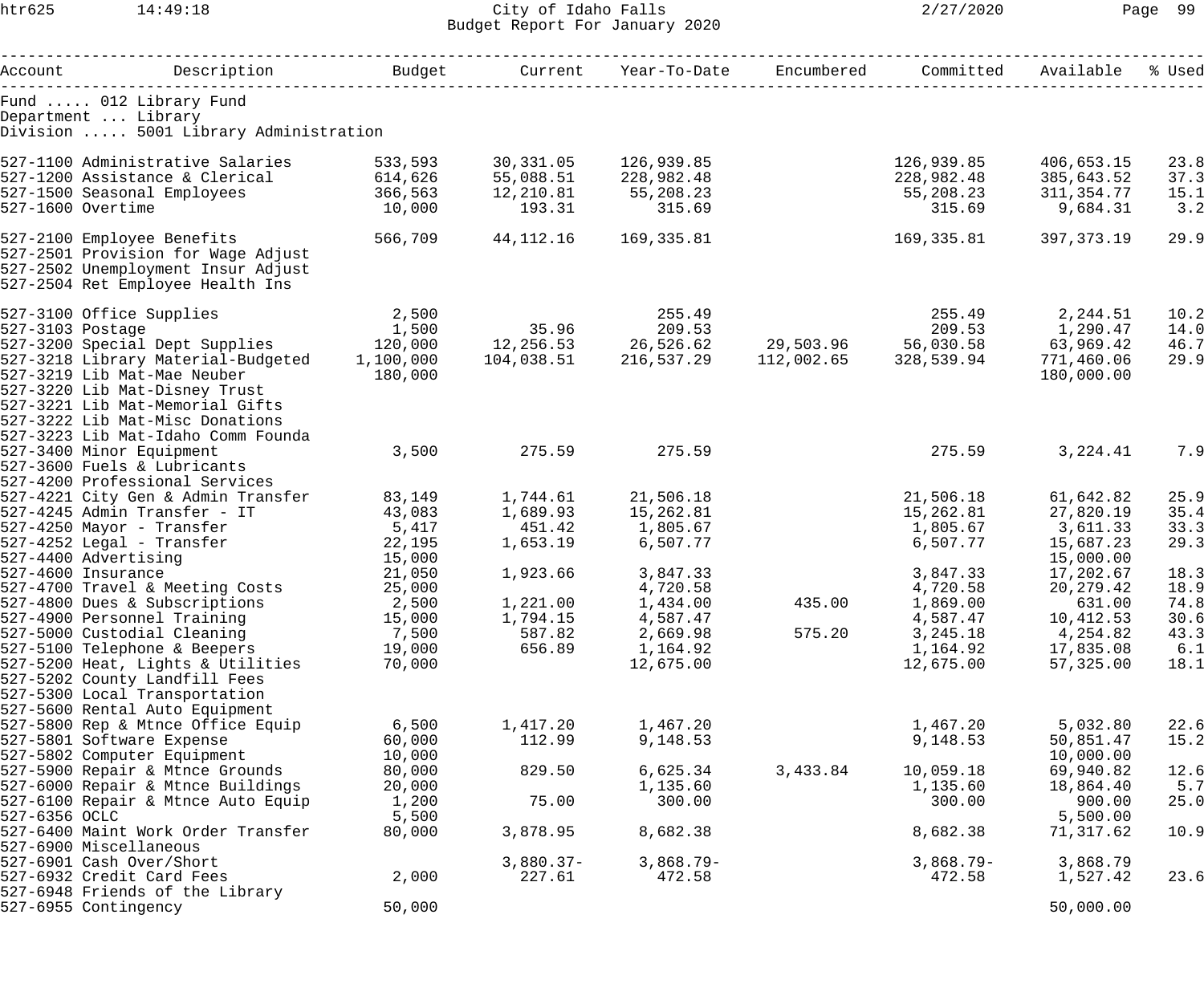## htr625 14:49:18 City of Idaho Falls 2/27/2020 Page 100 Budget Report For January 2020

| Account | Description                                                                                                                                                                                                                                                           | Budget            | Current    | Year-To-Date          | Encumbered | Committed             | Available                               | % Used |
|---------|-----------------------------------------------------------------------------------------------------------------------------------------------------------------------------------------------------------------------------------------------------------------------|-------------------|------------|-----------------------|------------|-----------------------|-----------------------------------------|--------|
|         | Fund  012 Library Fund<br>Department  Library<br>Division  5001 Library Administration                                                                                                                                                                                |                   |            |                       |            |                       |                                         |        |
|         | 527-7200 Buildings<br>527-7300 Imps Other Than Build<br>527-7400 Office Equipment<br>527-7402 Computers<br>527-7500 Automotive Equipment<br>527-7600 All Other Equipment<br>527-7603 Unanticipated Grants<br>527-7650 Materials-Budgeted<br>527-7655 Materials-Grants | 300,000<br>35,000 | 7,170.00   | 7,170.00<br>22,993.92 |            | 7,170.00<br>22,993.92 | 292,830.00<br>$22,993.92-$<br>35,000.00 | 2.4    |
|         | 527-7900 MERF Depreciation                                                                                                                                                                                                                                            | 1,800             | 150.00     | 600.00                |            | 600.00                | 1,200.00                                | 33.3   |
|         | Gross Budget                                                                                                                                                                                                                                                          | 4,479,885         | 280,245.98 | 955,495.05            |            |                       | 3,378,439.30                            | 24.6   |
|         | 527-9800 Interfund Transfers                                                                                                                                                                                                                                          |                   |            |                       |            |                       |                                         |        |
|         | Library Administration                                                                                                                                                                                                                                                | 4,479,885         | 280,245.98 | 955,495.05            | 145,950.65 | 1,101,445.70          | 3,378,439.30                            | 24.6   |
|         |                                                                                                                                                                                                                                                                       |                   |            |                       |            |                       |                                         |        |